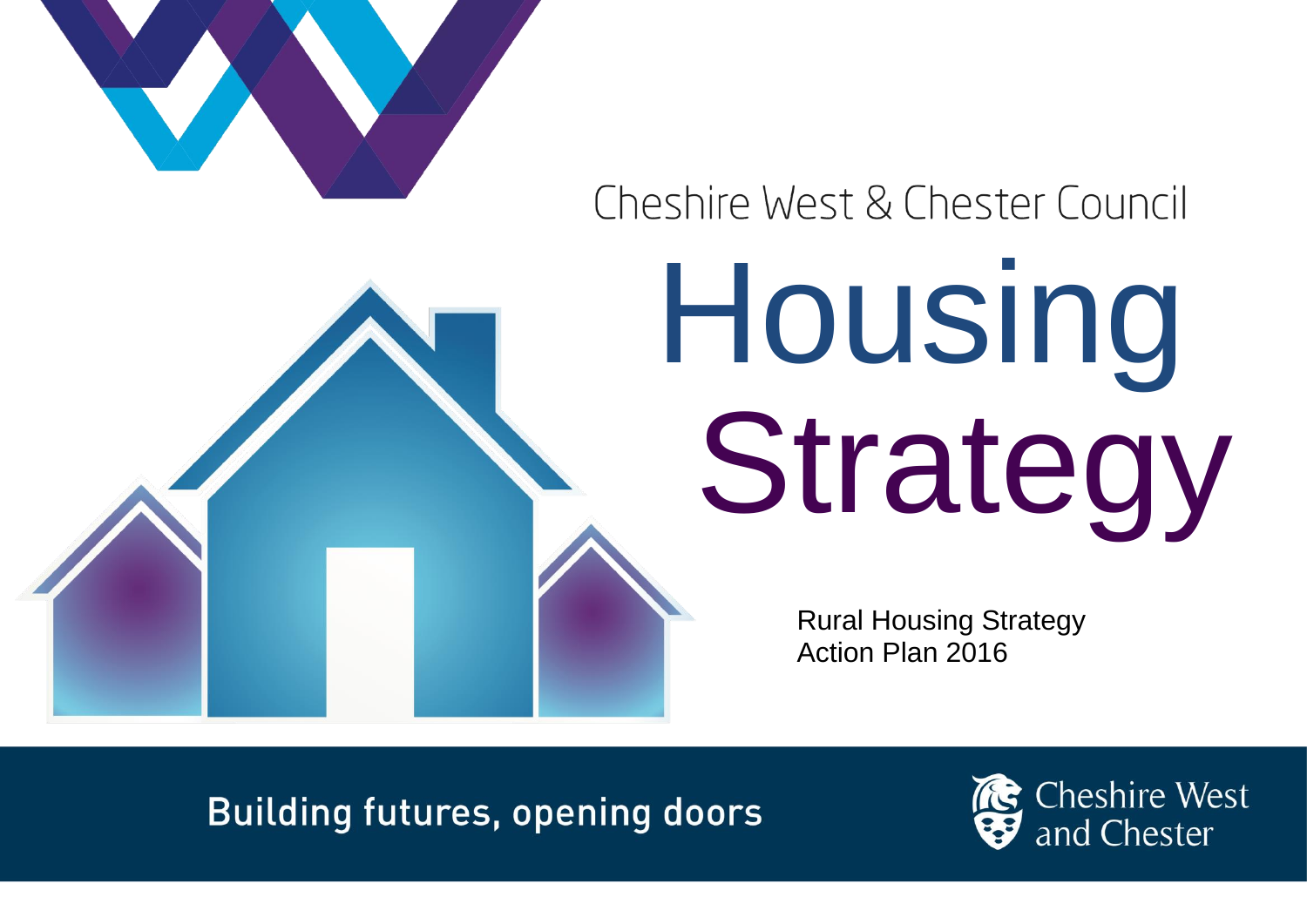| Priority 1: Revitalise communities by enabling growth |                                                                                                                                                                                                                                        |                                                                                                                                                                                                           |                                                                                                                                                                                                          |                                               |
|-------------------------------------------------------|----------------------------------------------------------------------------------------------------------------------------------------------------------------------------------------------------------------------------------------|-----------------------------------------------------------------------------------------------------------------------------------------------------------------------------------------------------------|----------------------------------------------------------------------------------------------------------------------------------------------------------------------------------------------------------|-----------------------------------------------|
| <b>Action</b><br>Ref.                                 | <b>Project / Initiative</b>                                                                                                                                                                                                            | Timeline / Milestones                                                                                                                                                                                     | Target Outputs / Outcomes                                                                                                                                                                                | Lead                                          |
| <b>SHO1: 1</b>                                        | Supporting communities in the<br>implementation of their neighbourhood<br>plans through the planning system and<br>using other tools such as community<br>land trusts                                                                  | Ongoing monitoring of<br>neighbourhood planning on a<br>regular basis and review of<br>support measures                                                                                                   | All key service centres and a<br>majority of local service centres to<br>have made neighbourhood plans<br>made by 2020                                                                                   | Planning policy,<br><b>Rural Regeneration</b> |
|                                                       | SHO1: 2 Publicity around the delivery of housing<br>targeted to local councillors - enabling<br>them to become 'local champions'                                                                                                       | Monthly briefing to Housing<br>portfolio Holder and members<br>briefing on significant policy<br>issues and awareness training<br>sessions as necessary                                                   | To ensure councillors promote<br>housing growth in rural areas and<br>help shape provision to meet<br>need.                                                                                              | <b>Housing Strategy</b><br>Planning policy    |
|                                                       | SHO1: 3 Where a need for local affordable<br>housing has been identified which<br>cannot otherwise be met, support local<br>communities to identify and allocate<br>sites in their neighbourhood plans                                 | Early engagement with spatial<br>planning                                                                                                                                                                 | Work alongside key partners to<br>identify areas of acute need.<br>Complete an audit of suitable<br>development sites in HESA. To<br>identify sites in neighbourhood<br>plans to meet locally identified | Planning policy                               |
|                                                       | SHO1: 4 Examine the current pipeline of planning<br>applications across the rural area to<br>identify potential blockages to delivery<br>and take steps to enable priority sites                                                       | Develop a site scoring system,<br>prioritise sites and determine<br>delivery mechanism. Commence<br>engagement with landowners,<br>developers and Registered<br>Providers - complete by December<br>2016. | To produce a review of rural sites<br>by December 2016.                                                                                                                                                  | Housing<br><b>RHSG</b>                        |
|                                                       | SHO1: 5 Work with employers in rural communities Establish/update contact database dentify specific locations and type<br>to identify any affordable housing need,<br>assess opportunities including<br>neighbourhood planning options | of key rural employers - establish<br>a relationship where none exists-<br>ongoing                                                                                                                        | of affordable housing need and<br>suitable delivery mechanisms                                                                                                                                           | RRB/<br><b>Rural Regeneration</b>             |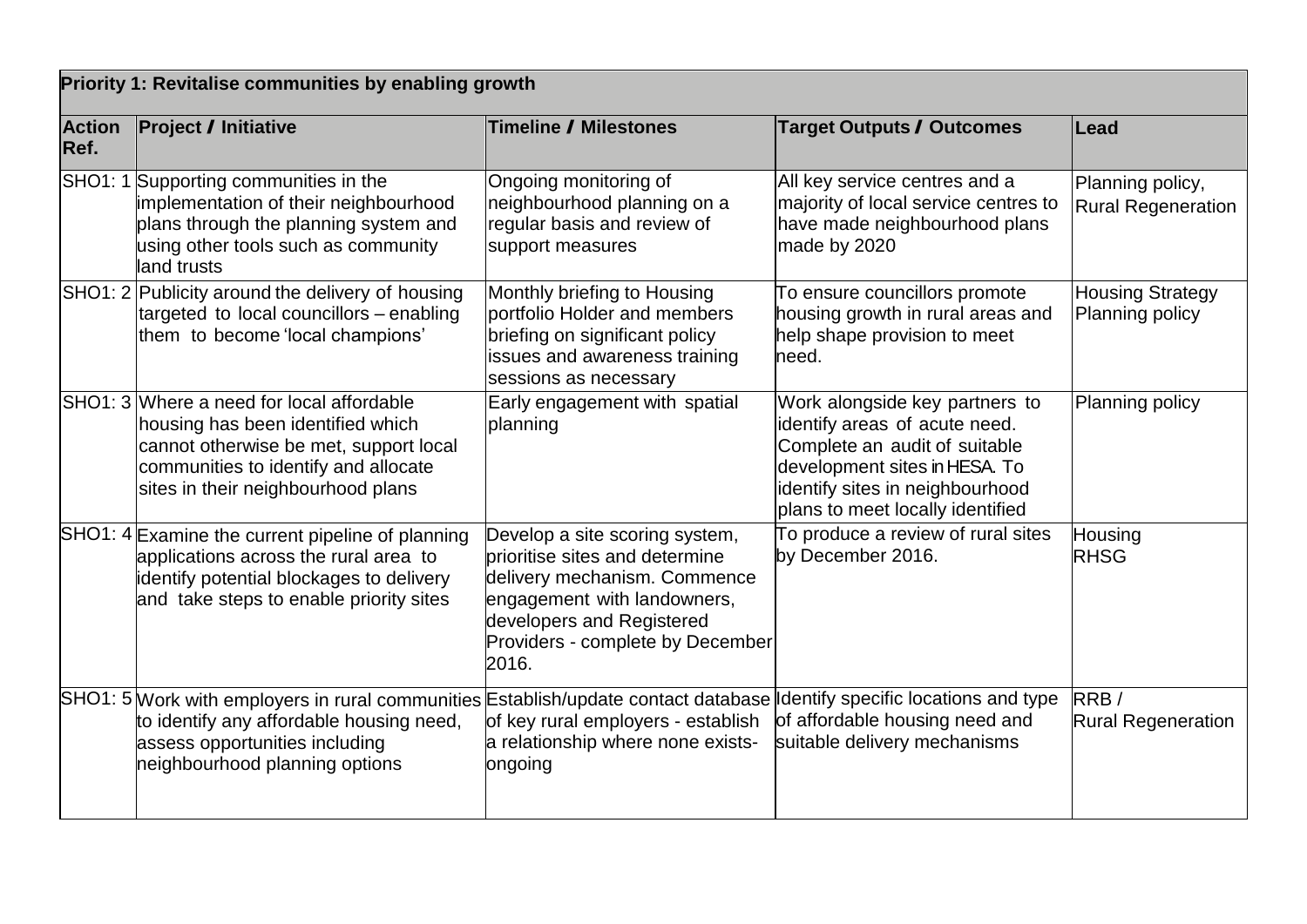| Priority 2: Delivering housing to meet specific needs |                                                                                                                  |                                                                                                                                                |                                                                                                                                           |                                        |
|-------------------------------------------------------|------------------------------------------------------------------------------------------------------------------|------------------------------------------------------------------------------------------------------------------------------------------------|-------------------------------------------------------------------------------------------------------------------------------------------|----------------------------------------|
| <b>Action</b><br><b>Ref</b>                           | <b>Project / Initiative</b>                                                                                      | Timeline / Milestones                                                                                                                          | Target Outputs / Outcomes                                                                                                                 | Lead<br>Department /<br><b>Section</b> |
| <b>SHO2: 1</b>                                        | Analysis of housing needs data at<br>parish level to identify sustainable<br>locations for housing growth        | Assess need surveys for<br>Neighbourhood Planning.<br>Identify and analyse<br>secondary sources of data<br>at lowest level data will<br>lallow | A broad analysis of rural need<br>at a level at which the data<br>sample will allow                                                       | RSHG, Research &<br>Intelligence       |
| <b>SHO2: 2</b>                                        | Consideration of rural housing factors<br>in development of Vulnerable & Older<br>Person Accommodation Strategy. | Evidence base completed<br>January 2016. Adoption of new<br>strategy late summer 2016                                                          | To identify key issues and<br>interventions to improve<br>provision of older/vulnerable<br>persons housing in rural area                  | <b>Strategic Housing</b>               |
| <b>SHO2: 3</b>                                        | Encourage rural households in need to<br>register on West Cheshire Homes<br>Housing Register.                    | Communication Plan rolled<br>out by May 2016.                                                                                                  | Update Website, develop and<br>implement communication plan on<br>housing options in CWAC                                                 | <b>Strategic Housing</b>               |
|                                                       | Enable Local Plan Part 2 Policies to<br>SHO2: 4 encourage well designed homes that<br>meets local needs          | Develop Local Plan Part 2<br>policies for adoption Jan 2018                                                                                    | Produce policies on Affordable<br>Housing, Rural exception Sites,<br>Design standards and any others<br>relevant to rural housing growth. | <b>Planning Policy</b>                 |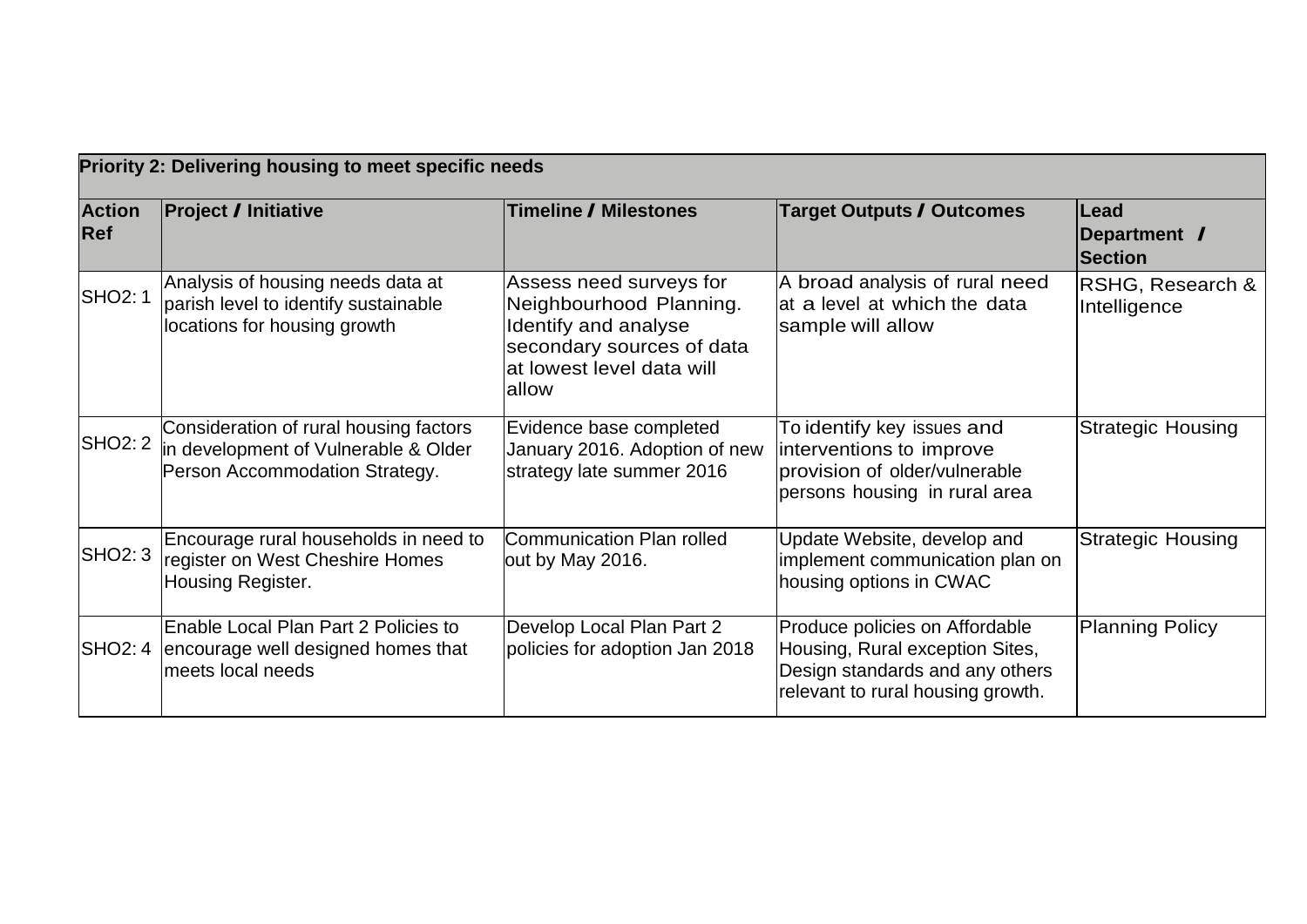| Priority 3: Realising the potential of existing stock |                                                                                                                                                 |                                                                                                                                                            |                                                                                                                                                |                                                                            |  |
|-------------------------------------------------------|-------------------------------------------------------------------------------------------------------------------------------------------------|------------------------------------------------------------------------------------------------------------------------------------------------------------|------------------------------------------------------------------------------------------------------------------------------------------------|----------------------------------------------------------------------------|--|
| <b>Action</b><br>Ref.                                 | <b>Project / Initiative</b>                                                                                                                     | Timeline / Milestones                                                                                                                                      | Target Outputs / Outcomes                                                                                                                      | <b>Lead Department</b><br>/ Section                                        |  |
| <b>SHO3: 1</b>                                        | Introduce a new Housing Register<br>policy to increase households access<br>to a range of properties in rural areas                             | Review to be commenced<br>March 2016 with adoption<br>scheduled for Autumn 2016                                                                            | New Housing Register policy to<br>be developed.                                                                                                | <b>Housing Strategy</b>                                                    |  |
|                                                       | SHO3: 2 Engage private sector landlords in rural<br>areas to improve property standards<br>and increase offer to households in<br>housing need. | Launch of new Landlords<br>Accreditation Scheme and offer<br>to landlords who take residents<br>in housing need from the<br>Housing register May/June 2016 | Publicity campaign, new<br>Accreditation Scheme and<br>Landlords Forum and proactive<br>inspections of poor properties                         | Strategic Housing /<br><b>Regulatory Services /</b><br><b>PS Landlords</b> |  |
| <b>SHO3: 3</b>                                        | Implementation of the Empty Homes<br>Strategy in the rural area                                                                                 | New Strategy to be adopted<br>April 2016                                                                                                                   | Development of toolkit to bring<br>empty homes back into use and<br>prioritization programme                                                   | <b>Strategic Housing</b>                                                   |  |
| <b>SHO3: 4</b>                                        | Target rural fuel poor households with a<br>property SAP rating of below Band C for<br>energy efficiency measures.                              | Mapped data available on<br>location of fuel poor households<br>in rural areas - March 2017                                                                | Integration of Affordable Warmth<br>Strategy recommendations into<br>rural housing policy/delivery<br>approaches                               | Strategic Housing /<br>Energy & Carbon<br><b>Reduction Team</b>            |  |
| <b>SHO3: 5</b>                                        | Provide rural communities with support<br>to establish networks to develop energy<br>schemes and resilience planning to<br>climate change.      | Rural Community groups with a<br>focus on energy and resilience<br>related activity established -<br>March 2017<br><b>Rural Communities have</b>           | An increased amount of energy<br>generated by renewable / low<br>carbon sources in rural<br>communities.<br>Rural communities are resilient to | Energy & Carbon<br><b>Reduction Team</b>                                   |  |
|                                                       |                                                                                                                                                 | Climate Change resilience plans the impacts of climate change.<br>in place – March 2017                                                                    |                                                                                                                                                |                                                                            |  |